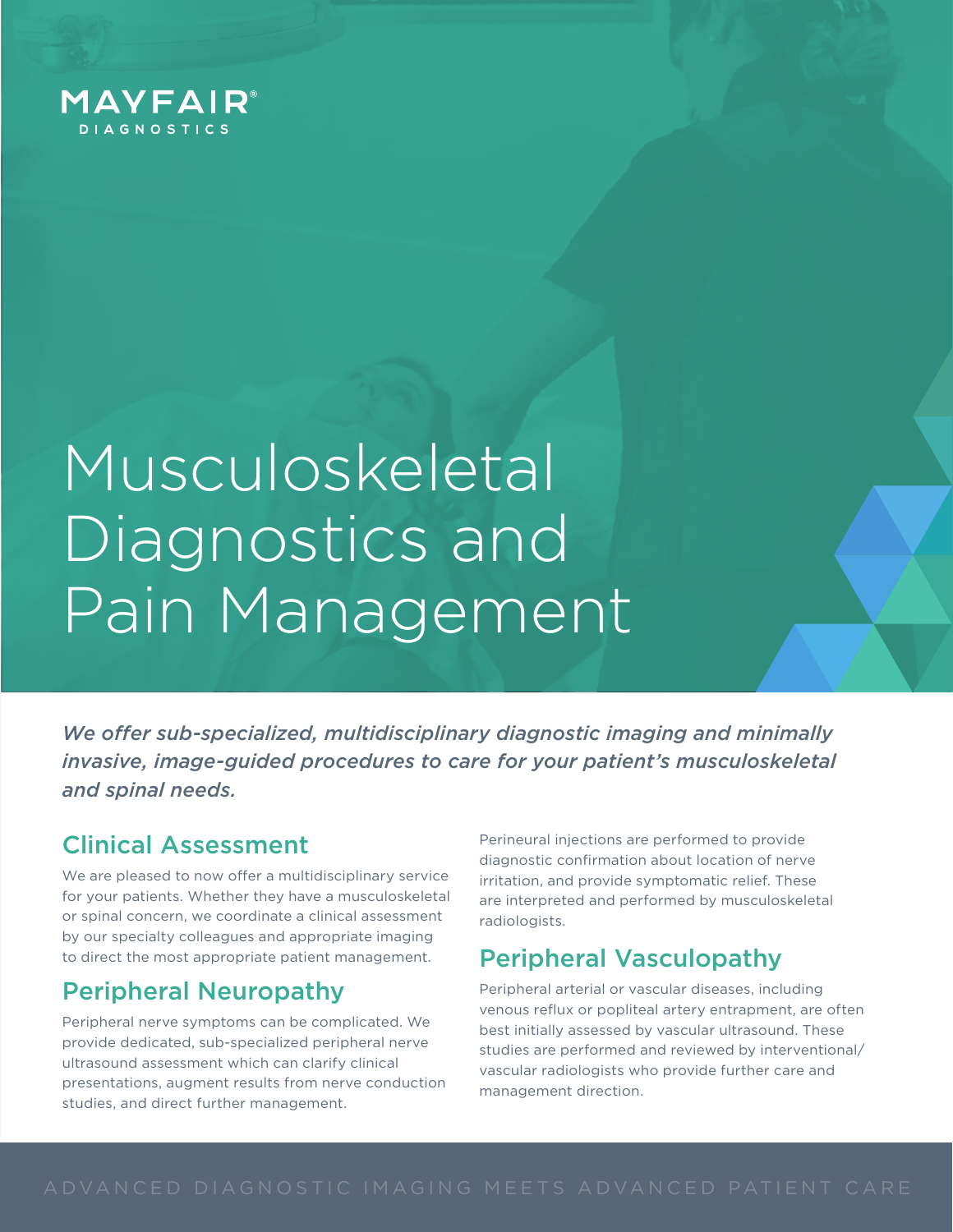## A LOOK AT MSK AND SPINAL CARE

Mayfair's experienced and sub-specialized radiologists, and our clinical speciality colleagues, provide a comprehensive musculoskeletal (MSK) and spine care pathway.

## Joint Therapies

We advise an initial steroid injection (for confirmation of the source of symptoms, and to reduce inflammation), then possibly progressing to hyaluronic acid/viscosupplement injections (for a nonsteroidal, more durable response). Biologic injections (nSTRIDE) can also be considered for a durable response.

We perform these injections using low-dose fluoroscopic quidance to ensure contrast freely flows through the joint before introducing the treatment thereby limiting intra-articular complications and maximizing patient benefit*.* 

#### **CORTISONE (STEROID) INJECTIONS**

This medication is used to decrease joint inflammation and reduce pain. This treatment is performed under X-ray guidance to ensure a safe intra-articular location. Corticosteroid injections are effective as initial therapy for osteoarthritis or inflammatory arthritis, and relief may last 3-6 months. If successful, repeat injections can be considered, although repeated steroid injections have been linked to cartilage thinning and can cause AVN/rapidly progressive OA. After initial steroid injections, non-steroidal injections should be considered. For patients with adhesive capsulitis, or decreased range of motion, this can be augmented with hydrodialtion to release intra-capsular scarring (i.e., frozen shoulder). For patient safety, we monitor the total steroid dose and will provide alternate suggestions if a maximal annual dose is exceeded.

#### **NSTRIDE AUTOLOGOUS PROTEIN SOLUTION\***

nSTRIDE autologous protein solution (APS) is a novel treatment with encouraging evidence demonstrating prolonged relief from symptoms of osteoarthritis (OA), recently approved by Health Canada.

This involves a single intra-articular injection of prepared APS containing concentrated antiinflammatory cytokines derived from the patient's own blood. This has proven to be a safe and effective treatment designed to stimulate the body to preserve and possibly repair joint cartilage. As a result, patients experience decreased pain and improved mobility often within a few weeks and lasting months. In clinical studies, patients reported ~70% symptom improvement even 24 months after the treatment. This study is ongoing.

X-rays are required within six months of the treatment. nSTRIDE APS treatment is most effective in treatment of mild to moderate OA, but can be still performed for those with more advanced disease. Please note that this treatment is not available for patients with inflammatory arthritis and Mayfair will screen each patient prior to treatment.

#### **VISCOSUPPLEMENT (HYALURONIC ACID) INJECTIONS\***

Hyaluronic acid (HA) is present in healthy cartilage and injections improve mobility, reduce pain, and stimulate joints to produce even more HA. Injections of HA relieve symptoms from OA and can treat mechanical dysfunction in joints, such as nondisplaced meniscal tears or patellofemoral pathology. Injections can be safely performed in almost any joint, and symptom relief can last up to 12 months.

We provide various HA products (Durolane, Monovisc, Synvisc, Cingal and others) onsite at cost.† Most are covered by health insurance plans and we provide all relevant information to patients for reimbursement. For maximum relief, we advise an initial diagnostic steroid injection at least two weeks before HA injections (except Cingal).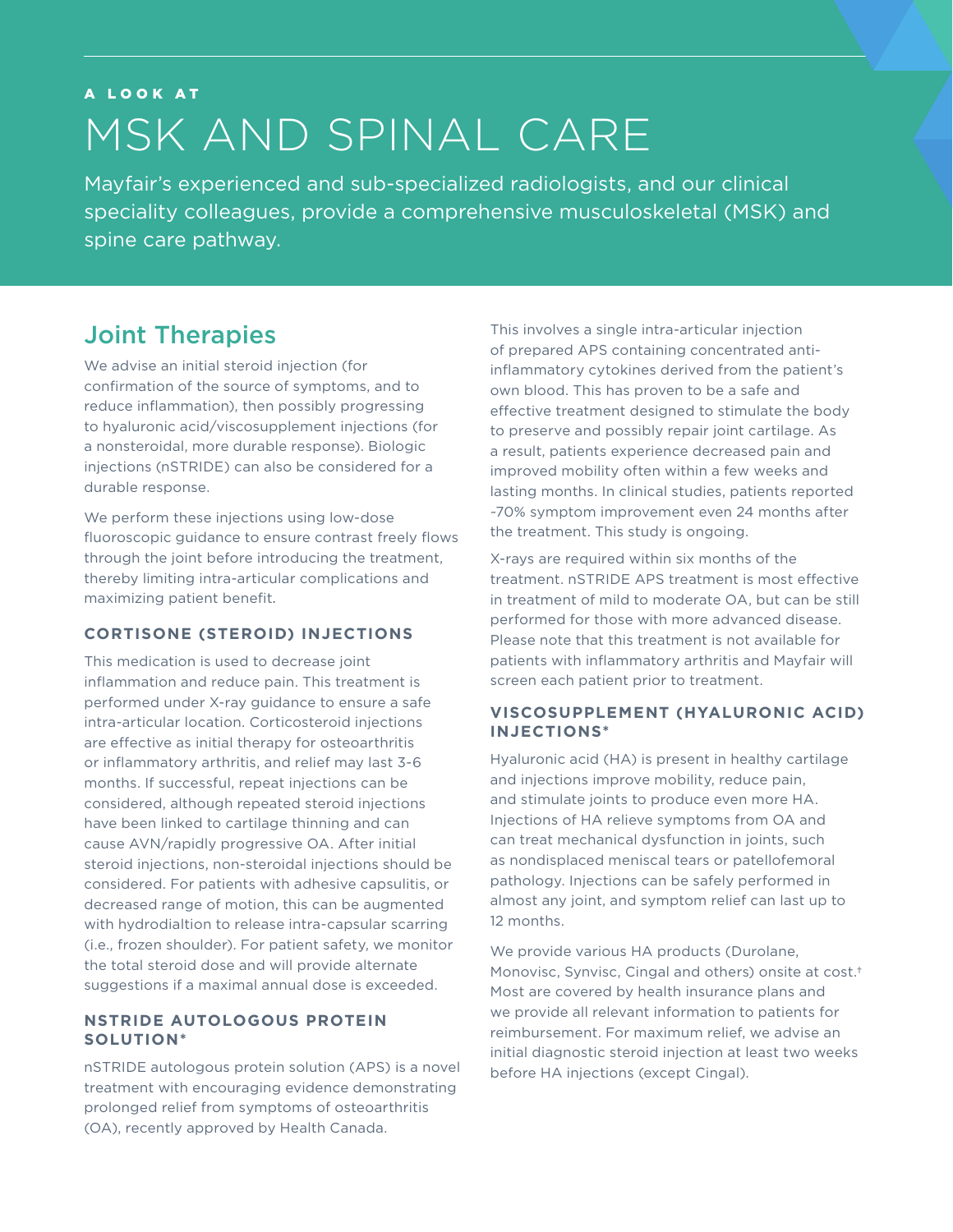## Soft Tissue Therapies

*These procedures are performed under ultrasound-guidance for safety and best results.* 

#### **CORTISONE (STEROID) INJECTIONS**

Steroid is effective to treat inflammation of a bursa or around a tendon (tenosynovitis). If successful, repeat injections can be performed, although nonsteroidal therapies should be ultimately considered. Repeated steroids can weaken tendons, or result in refractory symptoms. In cases of local scarring/ fibrosis resulting in recurrent symptoms, this can be augmented by saline therapy/hydrodilation therapy (i.e., Achilles tendinosis).

#### **TENOTOMY/FASCIOTOMY (NEEDLE FENESTRATION THERAPY)**

This treatment helps inflamed or torn tendons, fascia, or ligaments through a process similar to acupuncture. Using a small needle, tiny holes are made under guidance to stimulate local healing. This is an effective treatment for nonretracted tendon tears, tendinopathy, fasciitis, or ligament sprains. An initial diagnostic ultrasound is required, and a diagnostic injection with steroid is advised before this procedure is performed. Common sites of therapy include lateral epicondylitis, plantar fasciitis, or rotator cuff tendinopathy. For a more robust healing, these treatments can be augmented by PRP (see below).

#### **PLATELET-RICH PLASMA (PRP)\***

PRP injections are a safe and effective treatment used to speed the healing of new injuries, or to repair chronic injuries. Platelet-rich plasma (PRP) is prepared from the patient's own blood and injected with a fenestrated needling technique under image guidance to stimulate the tissues. It has been proven effective for chronic tendon and ligament injuries, and it speeds up the healing of new injuries. We arrange a follow-up ultrasound six months after the treatment for re-assessment, and to plan additional procedures if required. A single treatment is often adequate with results apparent starting at four weeks and healing continuing over months.

#### **PROLOTHERAPY\***

Another option to augment healing by injecting a sterile dextrose solution with a small amount of anesthetic. This injection is combined with needle fenestration (as described previously). This can be used to treat tendon, ligament, or chronic muscle injuries. We arrange a follow-up ultrasound six months after the treatment for reassessment, and to plan additional procedures if required. A series of treatments may be recommended. The results of a single treatment should be apparent after six weeks.

#### **TENDON CALCIFICATION THERAPY**

Calcium can often build up in tendons and tissues near a joint, which causes pain and makes movement difficult. Treating this calcium can help permanently reduce pain. We use ultrasound to localize the deposit and remove the calcium with a needle. After the treatment, a local steroid is injected to reduce inflammation. We arrange a follow-up ultrasound six months after the treatment for reassessment, and to plan additional procedures if required. Calcium deposits must meet specific size criteria to be amenable to this procedure. We advise a diagnostic bursal steroid injection before this procedure is considered.

#### **BOTOX MUSCLE INJECTIONS\***

Effective in treating some chronic muscle pain syndromes, Botox is injected into the muscle under ultrasound guidance. This results in relaxation of the muscle and decreases local pain. A prescription is required (100 units) and patients must bring the Botox to their appointment.



## Spinal Therapies

Mayfair offers pre-injection assessment for patients with spinal chronic pain conditions. Simply select the "Pre-Injection Assessment" checkbox on our pain therapy requisition. Our pain management booking specialist will have the patient complete a spine assessment and our chronic pain specialist, Dr. Philip Braithwaite, will assess and determine next steps.